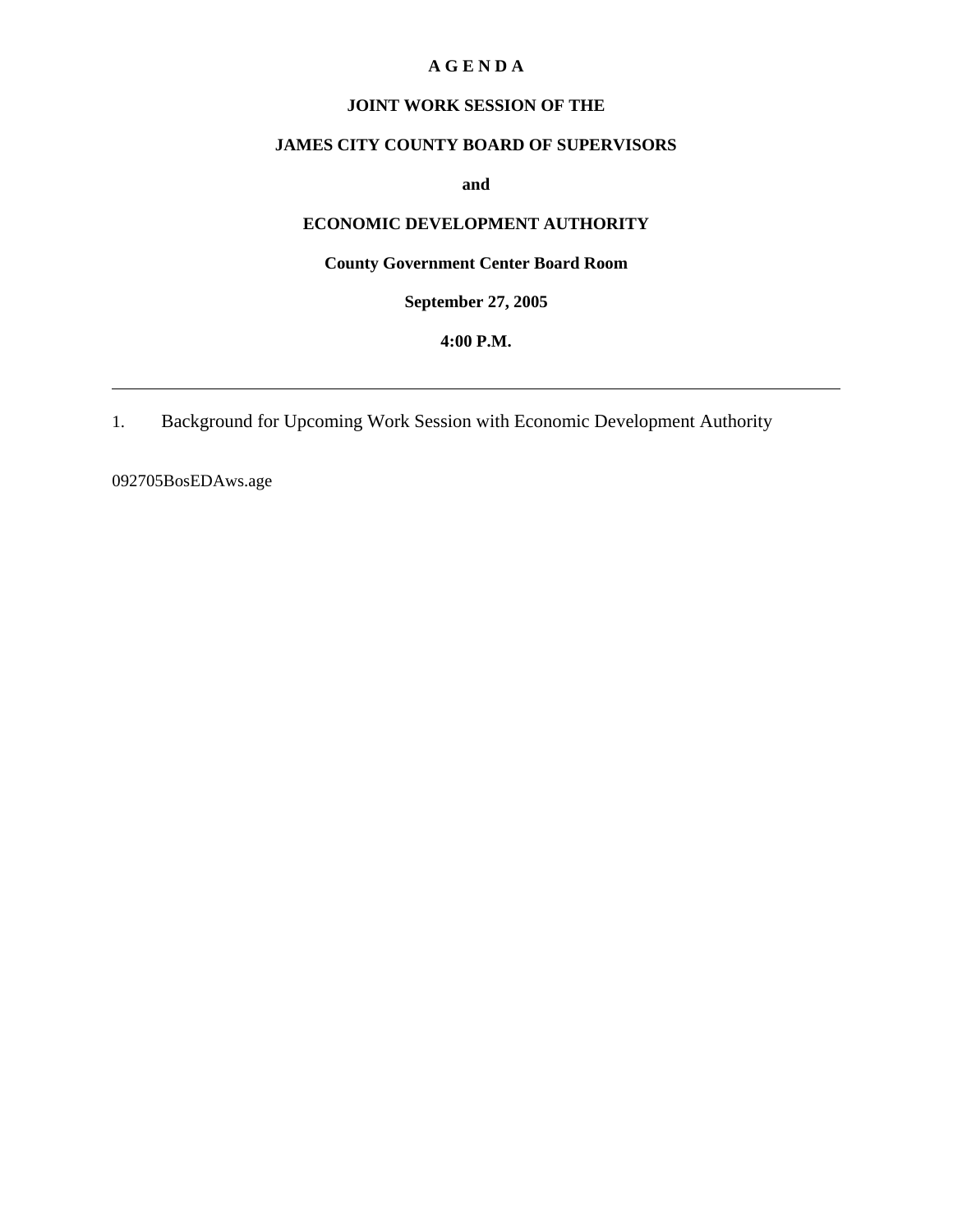#### **M E M O R A N D U M**

DATE: September 27, 2005

TO: The Board of Supervisors

FROM: Keith A. Taylor, Secretary, Economic Development Authority

SUBJECT: Background for Upcoming Work Session with Economic Development Authority

In preparation for the Board's September 27 Joint Work Session with the Economic Development Authority (EDA), I have been asked by EDA Chairperson Virginia Hartmann to forward the accompanying suggested "Discussion Notes." They represent a consensus of the EDA Directors' thoughts articulated during the EDA's July 21 Regular Meeting and August 16 Work Session.

Keith A. Taylor

 $\overline{a}$ 

KAT/gb Bkgd.mem

Attachment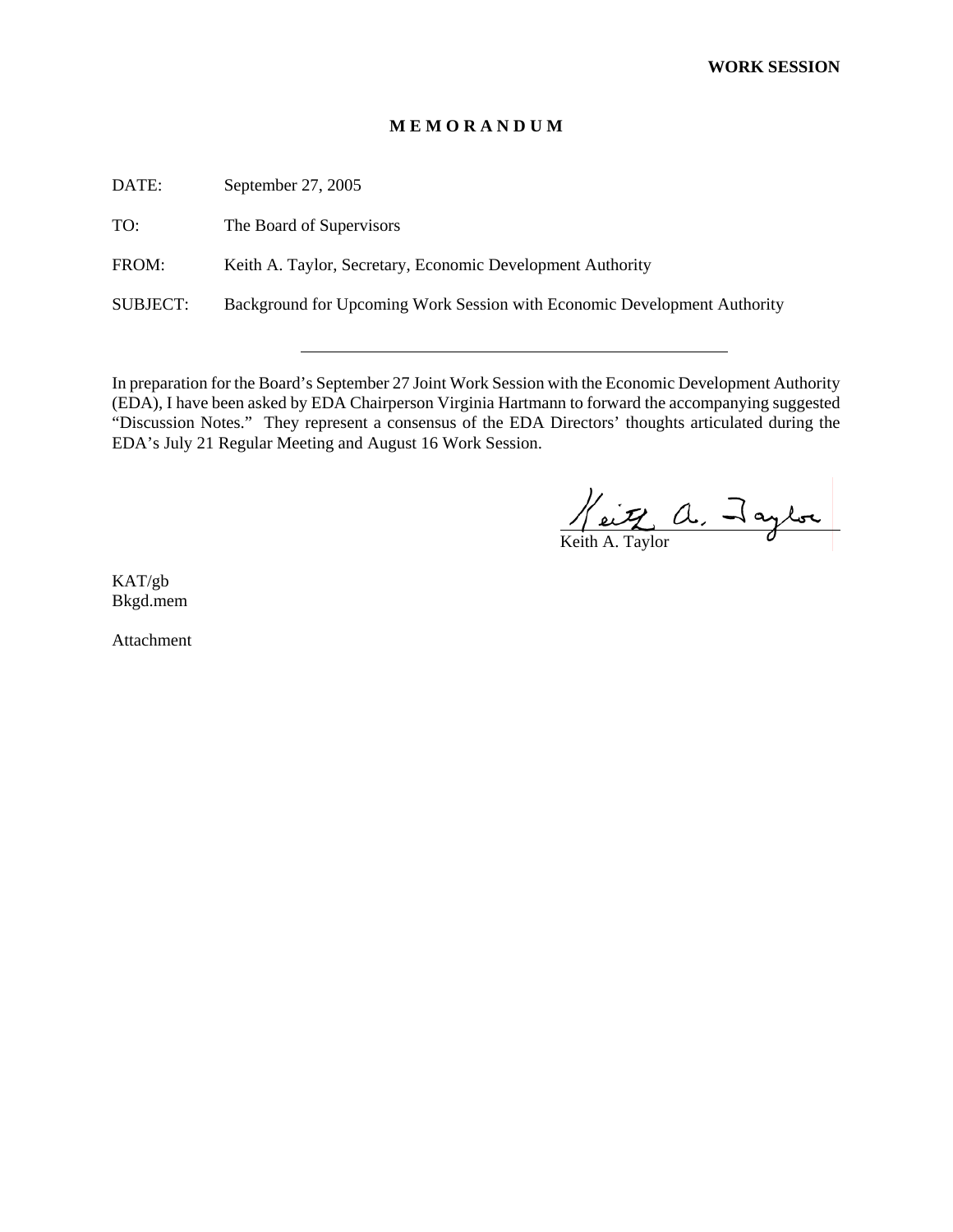## **JOINT BOS/EDA WORK SESSION DISCUSSION NOTES**  Revised 9-9-05

#### **Establish Joint Task Force(s)**

#### Background

The perception of James City County's attractiveness/receptiveness to business and industry might be fairly characterized as variable. To enhance our County's success at facilitating the three tenets of economic development―retain, expand, and attract―the Economic Development Authority (EDA) believes that a more uniformly held perception of James City County as a friendly and desirable place to do business is required.

## Purpose

To define, consider/study, and identify opportunities for removing obstacles to predictable, efficient, and expeditious nonresidential development policies, review, and approval processes.

## **Composition**

Comprised of one or more groups, with membership targeted to specific challenges, general representation should include at least one person from the following: the Board of Supervisors, the Planning Commission, Senior County Staff, Economic Development Authority, general citizenry, business/industry, engineering/design community, Chamber of Commerce, and special stakeholders specific to a particular issue.

#### Potential Work Efforts

- 1. Establish listing of desirable business/industry categories
	- a. Small, medium, and large
	- b. Commercial, industrial, tourism-related, service, other
- 2. Evaluate/Improve the Development Review (DR) Process
	- a. Minimize subjective plan review processes; increase objective standards and technical specifications
	- b. Increase the use of form-based or performance zoning regulations
	- c. Increase resources for in-house commercial building plan review; enhance thirdparty review opportunities
	- d. Establish County ombudsman empowered to advance identified economic development swiftly through the review process
	- e. Clarify expedited review process―which projects qualify (type, size)